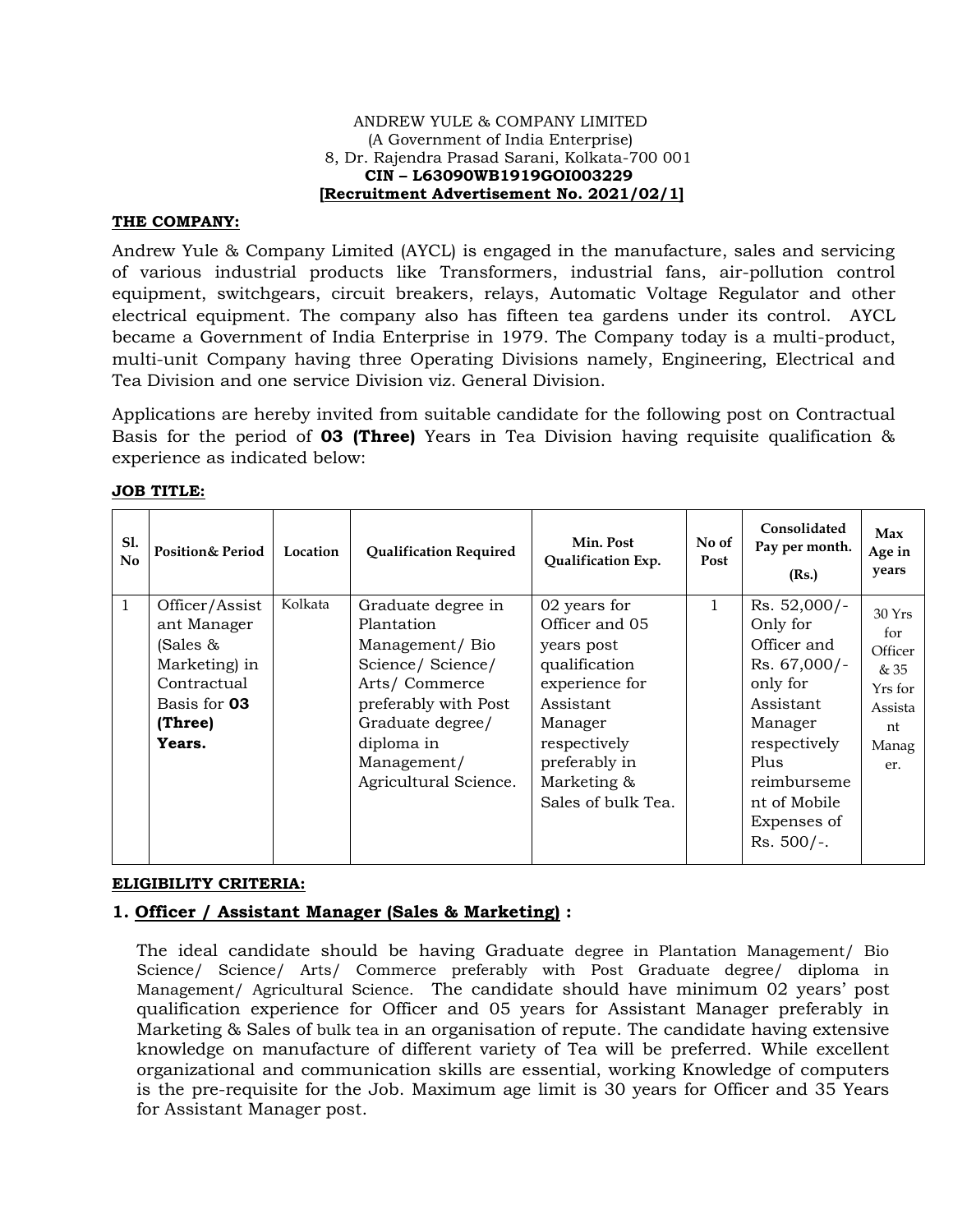### **COMPENSATION:**

| <b>S1. No.</b> | <b>Position</b>                          | Vacancy | Consolidated Pay per month                                                                       |
|----------------|------------------------------------------|---------|--------------------------------------------------------------------------------------------------|
|                | Officer (Sales &<br>Marketing)           | 01      | and<br>Officer<br>$52,000/-$<br>For<br>Rs.<br>reimbursement of Mobile Expenses of Rs.<br>$500/-$ |
|                | Assistant Manager<br>(Sales & Marketing) |         | For Assistant Manager Rs. 67000/- and<br>reimbursement of Mobile Expenses of Rs.<br>$500/-$      |

Apart from above, the incumbent will neither be entitled to any membership of Provident Fund, Pension Fund or any other approved superannuation fund during the contractual employment for 03 (Three) Years nor will the incumbent be entitled to any other allowances, benefits and reimbursements as are enjoyed by employees in the regular employment of the Company. In case the candidate is required to undertake an official tour for the said assignment, the expenses incurred said tour, will be reimbursed to you at actuals, as per tour and travelling policy of the Company subject to approval of Competent Authority.

# **How to Apply:**

- a. Candidates satisfying the conditions of eligibility criteria shall apply on-line through the Company's website www.andrewyule.com -> career opportunity -> online submission of application-> Advt. No. 2021/02/1-> Apply Now. No other mode of submission of application is allowed.
- b. Before applying on-line, a candidate must have a PAN /Aadhaar card, an active email ID and a mobile phone number which must remain valid for at-least a twelve-month period for future communication (including issue of call letters).
- c. The candidate should have scanned copy of Latest passport photograph in JPG/JPEG format (size not exceeding 1 MB) ready for uploading before applying on-line.
- d. Queries, if any, may be addressed to the following e-mail id [pna@andrewyule.com.](mailto:pna@andrewyule.com)
- e. AYCL shall not be responsible, if candidates fill up their details wrongly and consequently their application is rejected.

## **Other Conditions:**

- (i) This is not a regular employment and does not entitle any privilege or benefit of regular employment. It is only a contractual employment on fixed term basis.
- (ii) At no point the claim for regular employment shall be entertained.
- (iii) The tenure of appointment is initially for a period of 03 (Three) years and will be terminated automatically after expiry of 03 (Three) Years. However, the period of contractual engagement can be reduced/ terminated at any time due to unsatisfactory performance of the individual.
- (iv) The contract may be renewed at the discretion of the Management based on satisfactory performance of the candidate and subsequent requirement of the Company.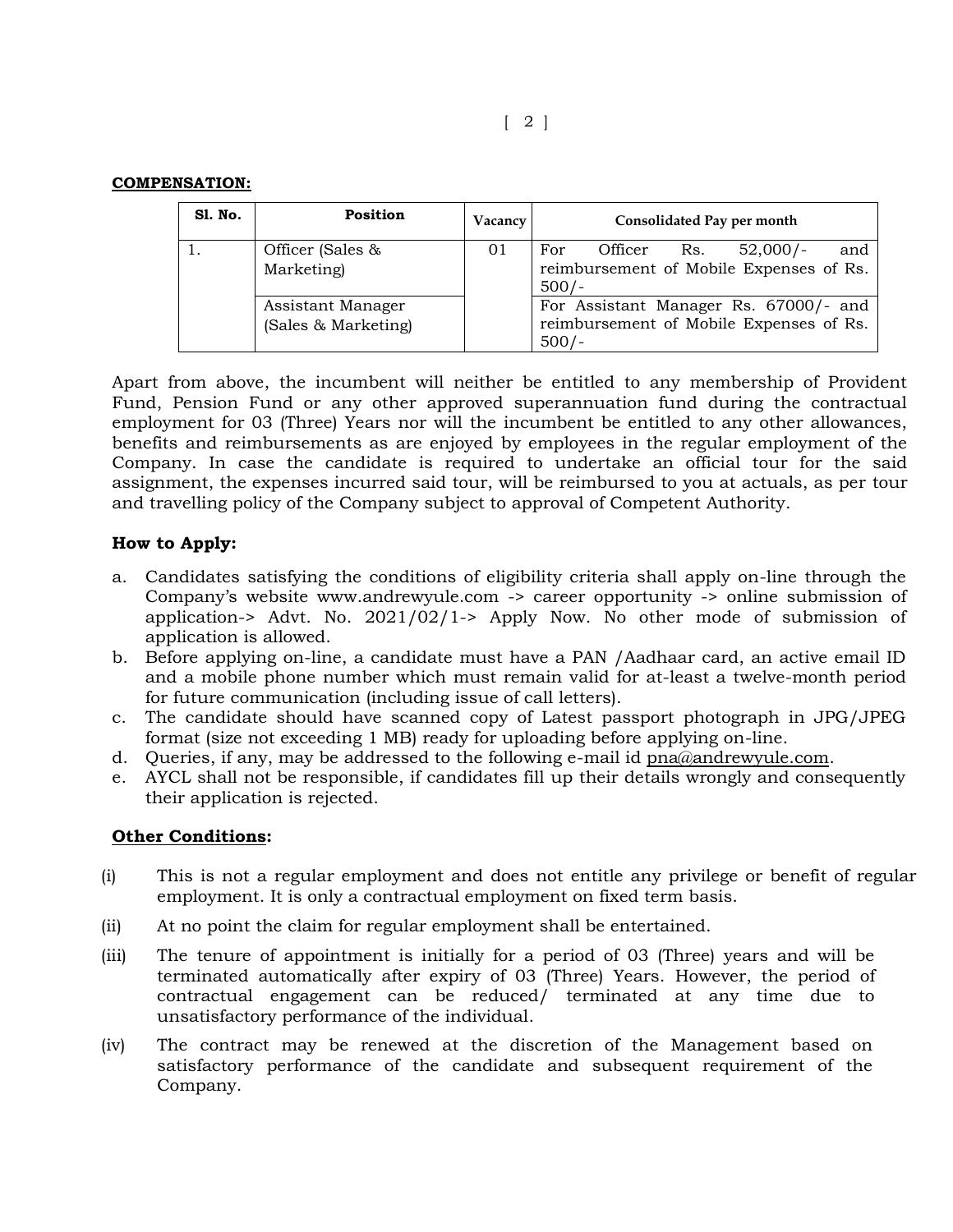- (v) Monthly consolidated remuneration only will be paid during the period of the contract. TDS will be deducted as applicable.
- (vi) The date of determining the upper age limit, qualification and experience shall be the date of publishing of advertisement.
- (vii) Reservation for SC/ST/OBC/minority/differently-abled persons/EWS applies as per guidelines of the Union Government.
- (viii) Candidate will not be provided TA/DA for attending the interview.
- (ix) The Company reserves the right to shortlist the candidate based on parameters decided by the Company and no clarification in this regard will be entertained at any stage.
- (x) The Company reserves the right to cancel the entire recruitment process at any time without assigning any reason whatsoever.
- (xi) No correspondence will be entertained with the candidates not selected for interview.
- (xii) Misrepresentation or falsification of facts detected at any stage of the selection process or instances of misconduct/misbehaviour at any stage during selection shall result in cancellation of candidature without any notice and no correspondence in this regard shall be entertained.
- (xiii) The candidates meeting the eligibility criteria need only apply. The candidates will be required to produce the original documents in support of qualification, experience and age at the time of interview. Mere submission of application or fulfilling the eligibility criteria does not confer any right on the individual for selection or short listing for the purpose of interview.
- (xiv) The candidates working with Govt. Departments, statutory corporations, Public Sector Enterprises should apply strictly through proper channel and must enclose a No Objection Certificate while sending the Application. The No Objection Certificate may also be produced before the interview, if not enclosed with the Application. Candidates unable to produce no objection certificate at the time of interview will not be allowed to appear in the interview.
- (xv) Applications that are incomplete, not in prescribed format, not legible, shall be summarily rejected without assigning any reason and no correspondence in this regard shall be entertained.
- (xvi) Company takes no responsibility to collect any certificate/ documents sent separately.
- (xvii) Candidates are advised to carefully read the full advertisement for details of eligibility criteria before submission of application. Multiple applications from the same person against a post are not permitted and such applications are liable to be rejected.
- (xviii) Mere submission of application and fulfilling the eligibility criteria gives no right to appear for interview and/or employment. The management reserves the right to short list the candidates for Interview. No correspondence shall be entertained about the outcome of the application.